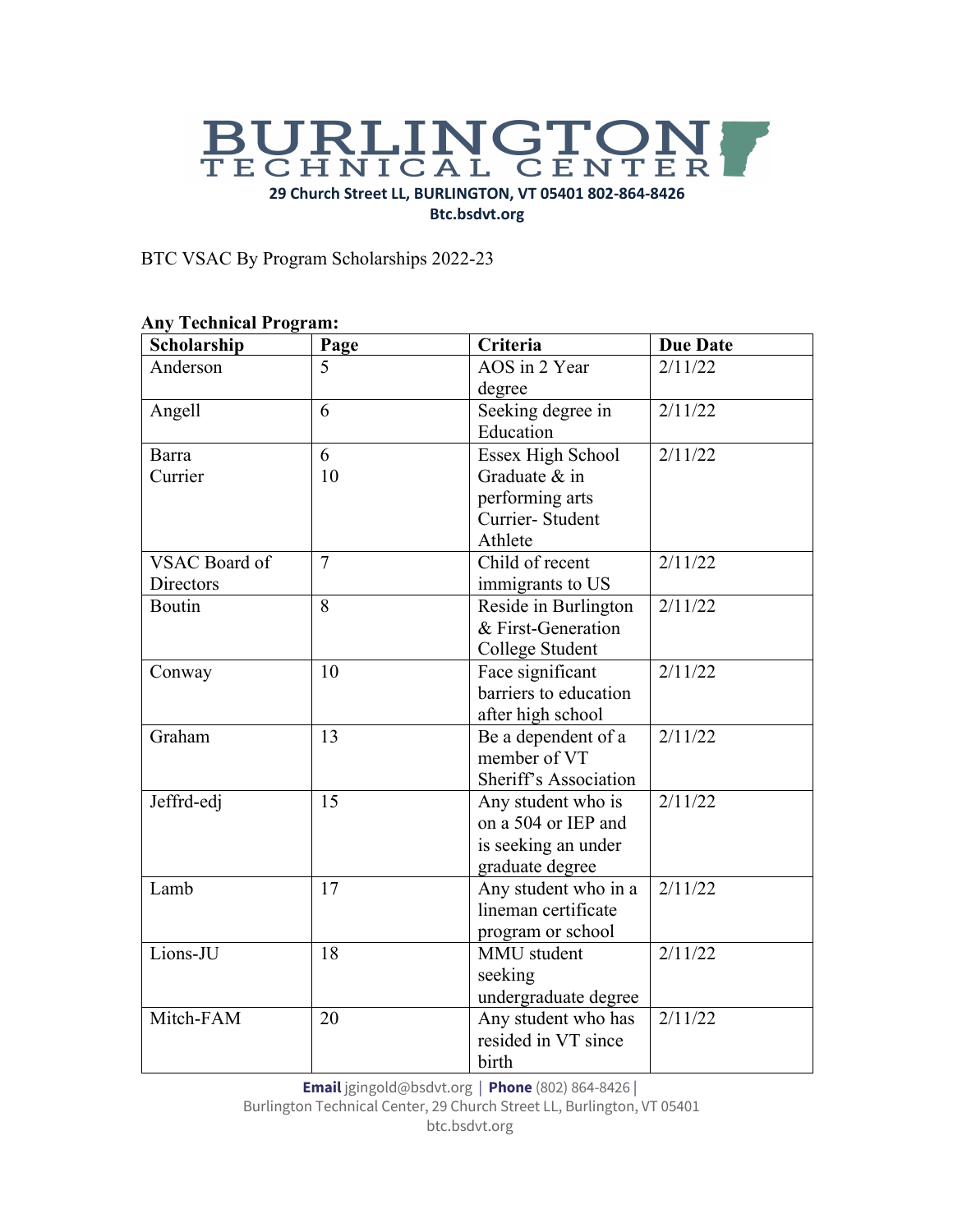| Scholarship     | Page | Criteria                 | <b>Due Date</b> |
|-----------------|------|--------------------------|-----------------|
| Nichols         | 21   | Seeking                  | 2/11/22         |
|                 |      | undergraduate degree     |                 |
| Paquin          | 23   | Reside in Franklin       | 2/11/22         |
|                 |      | County & seek a          |                 |
|                 |      | degree in a technical    |                 |
|                 |      | field including          |                 |
|                 |      | nursing.                 |                 |
| PedsOne         | 24   | Seek a undergraduate     | 2/11/22         |
|                 |      | degree to foster youth   |                 |
|                 |      | realeted work            |                 |
| Peoples         | 24   | Seeking a                | 2/11/22         |
|                 |      | undergraduate degree     |                 |
| Pizzagalli      | 24   | Reside in Chittenden     | 2/11/22         |
|                 |      | County                   |                 |
| Quill           | 25   | Parent must be an        | 2/11/22         |
|                 |      | active member of a       |                 |
|                 |      | union                    |                 |
| <b>REHABGYM</b> | 25   | Have overcome a          | 2/11/22         |
|                 |      | significant physical     |                 |
|                 |      | challenge or illness     |                 |
| Rotary CS       | 26   | Must reside in           | 2/11/22         |
| <b>Essex</b>    |      | Charlotte/Shelbourne     |                 |
|                 |      | <sub>or</sub>            |                 |
|                 |      | MMU Student for          |                 |
|                 |      | <b>Essex Rotary</b>      |                 |
| <b>SAMARA</b>   | 26   | Be a current             | 2/11/22         |
|                 |      | $LGBTQ+$                 |                 |
| Thrive          | 29   | <b>Current Female HS</b> | 2/11/22         |
|                 |      | student living in        |                 |
|                 |      | Chittenden County        |                 |
|                 |      | and seeking a degree     |                 |
|                 |      | in making a positive     |                 |
|                 |      | impact on improving      |                 |
|                 |      | equity issues            |                 |
| <b>VETCLUB</b>  | 31   | Graduate from a          | 2/11/22         |
|                 |      | Chittenden County        |                 |
|                 |      | high school              |                 |
| Vickers         | 31   | Seek a undergraduate     | 2/11/22         |
|                 |      | degree and intend to     |                 |
|                 |      | work in public           |                 |
|                 |      | service                  |                 |
| VSG-EAF         | 33   | Seek an                  | 2/11/22         |
|                 |      | undergraduate degree     |                 |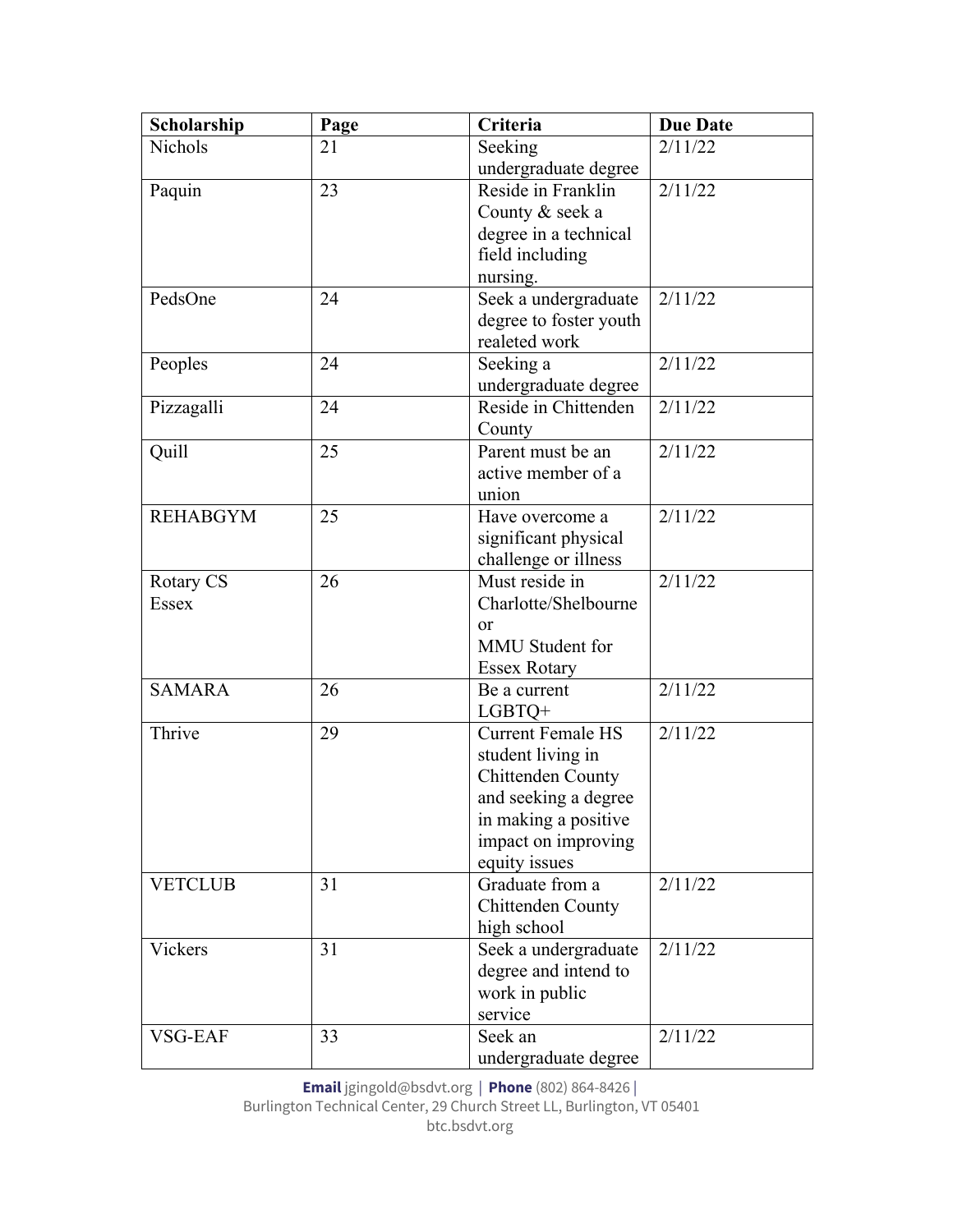| Scholarship            | Page | Criteria             | <b>Due Date</b> |
|------------------------|------|----------------------|-----------------|
| <b>Reach for Stars</b> | 43   | Seek an              | 5/1/22          |
|                        |      | undergraduate degree |                 |
|                        |      | & first-generation   |                 |
|                        |      | college student      |                 |
| Roxane L               | 45   | Must have been       | 5/15/22         |
| Scholarship            |      | enrolled in a King   |                 |
|                        |      | Street center        |                 |
|                        |      | program- preschool,  |                 |
|                        |      | etc.                 |                 |
| United                 | 47   |                      | 3/31/22         |
| Motorcyclists of VT    |      |                      |                 |
| Various VT             | 50   | Be a member of VT    | No deadline     |
| National Guard         |      | NG                   |                 |
| Scholarships           |      |                      |                 |

## **Healthcare/Health Sciences**

| Scholarship | Page | Criteria              | <b>Due Date</b> |
|-------------|------|-----------------------|-----------------|
| Clark       | 9    | Enroll in             | 2/11/22         |
|             |      | undergraduate in      |                 |
|             |      | teacher education,    |                 |
|             |      | nursing & identify    |                 |
|             |      | of BIPOC, Latinx,     |                 |
|             |      | AAPI, and more        |                 |
| Davis-EJ    | 11   | Undergraduate in      | 2/11/22         |
|             |      | variety of healthcare |                 |
| EMS-GG      | 11   | Must be a family      | 2/11/22         |
|             |      | member of someone     |                 |
|             |      | who is an EMS and     |                 |
|             |      | live in Chittenden    |                 |
|             |      | County                |                 |
| Hubbard     | 14   | Seek a degree in      | 2/11/22         |
|             |      | nursing or medical    |                 |
|             |      | studies               |                 |
| Reardon     | 25   | Must reside in        | 2/11/22         |
|             |      | Franklin & seeking    |                 |
|             |      | a degree in           |                 |
|             |      | healthcare            |                 |
| Savage      | 27   | Reside in             | 2/11/22         |
|             |      | Chittenden County     |                 |
|             |      | & seeking             |                 |
|             |      | undergraduate         |                 |
|             |      | degree in public      |                 |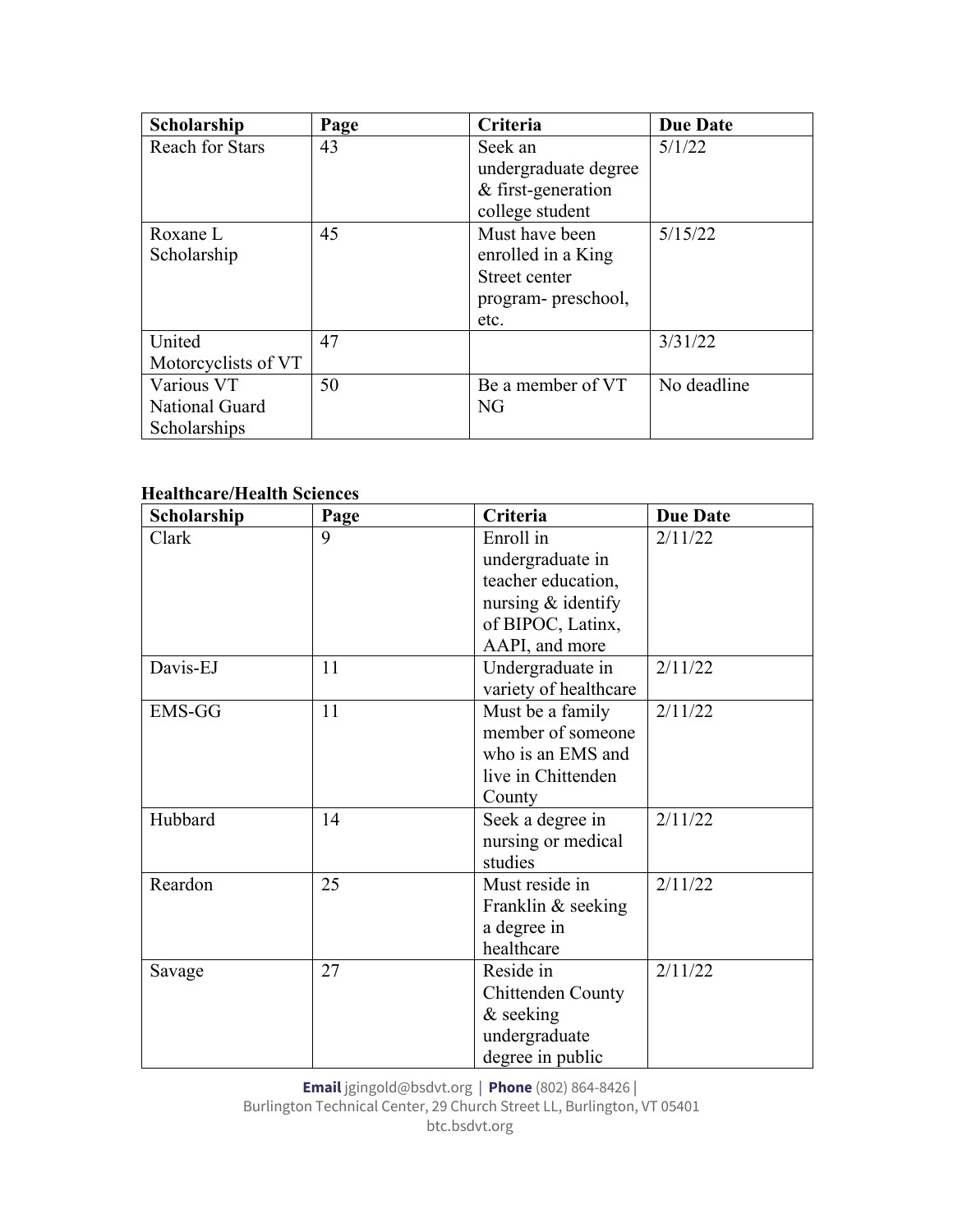|                 |    | safety or law or   |         |
|-----------------|----|--------------------|---------|
|                 |    | <b>EMS</b>         |         |
| VSG-COSS        | 33 | Seek an            | 2/11/22 |
|                 |    | undergraduate      |         |
|                 |    | degree in nursing  |         |
| <b>VTDENTAL</b> | 35 | Seek an            | 2/11/22 |
|                 |    | undergraduate      |         |
|                 |    | degree in dental   |         |
|                 |    | hygiene program    |         |
| <b>VTNURSE2</b> | 36 | Seek an            | 2/11/22 |
|                 |    | undergraduate      |         |
|                 |    | degree in specific |         |
|                 |    | nursing program    |         |
| Rebeka Assembly | 43 | Nursing            | 3/1/22  |
|                 |    | Scholarship-see    |         |
|                 |    | criteria           |         |

#### **Arts/Film/Media**

| Scholarship      | Page | Criteria              | <b>Due Date</b> |
|------------------|------|-----------------------|-----------------|
| Granger          | 13   | Seek a degree in      | 2/11/22         |
|                  |      | variety of arts,      |                 |
|                  |      | drawing, etc          |                 |
| <b>MACIAG</b>    | 19   | Seeking education     | 2/11/22         |
|                  |      | in architecture,      |                 |
|                  |      | computer graphics,    |                 |
|                  |      | fine arts, animation, |                 |
|                  |      | studio art            |                 |
| NROC-Art, ND, PS | 22   | Must live in          | 2/11/22         |
|                  |      | Northgate             |                 |
|                  |      | Apartments in         |                 |
|                  |      | Burlington and Seek   |                 |
|                  |      | Art degree or trades, |                 |

### **Automotive/Aviation**

| Scholarship           | Page | Criteria            | <b>Due Date</b> |
|-----------------------|------|---------------------|-----------------|
| <b>CVSR</b>           | 10   | Seeking a degree in | 2/11/22         |
|                       |      | automotive          |                 |
| VSG-VT                | 34   | Seek an             | 2/11/22         |
|                       |      | undergraduate       |                 |
|                       |      | degree in technical |                 |
|                       |      | school              |                 |
| <b>VT</b> Space Grant |      | Avaiation program   | 3/1/22          |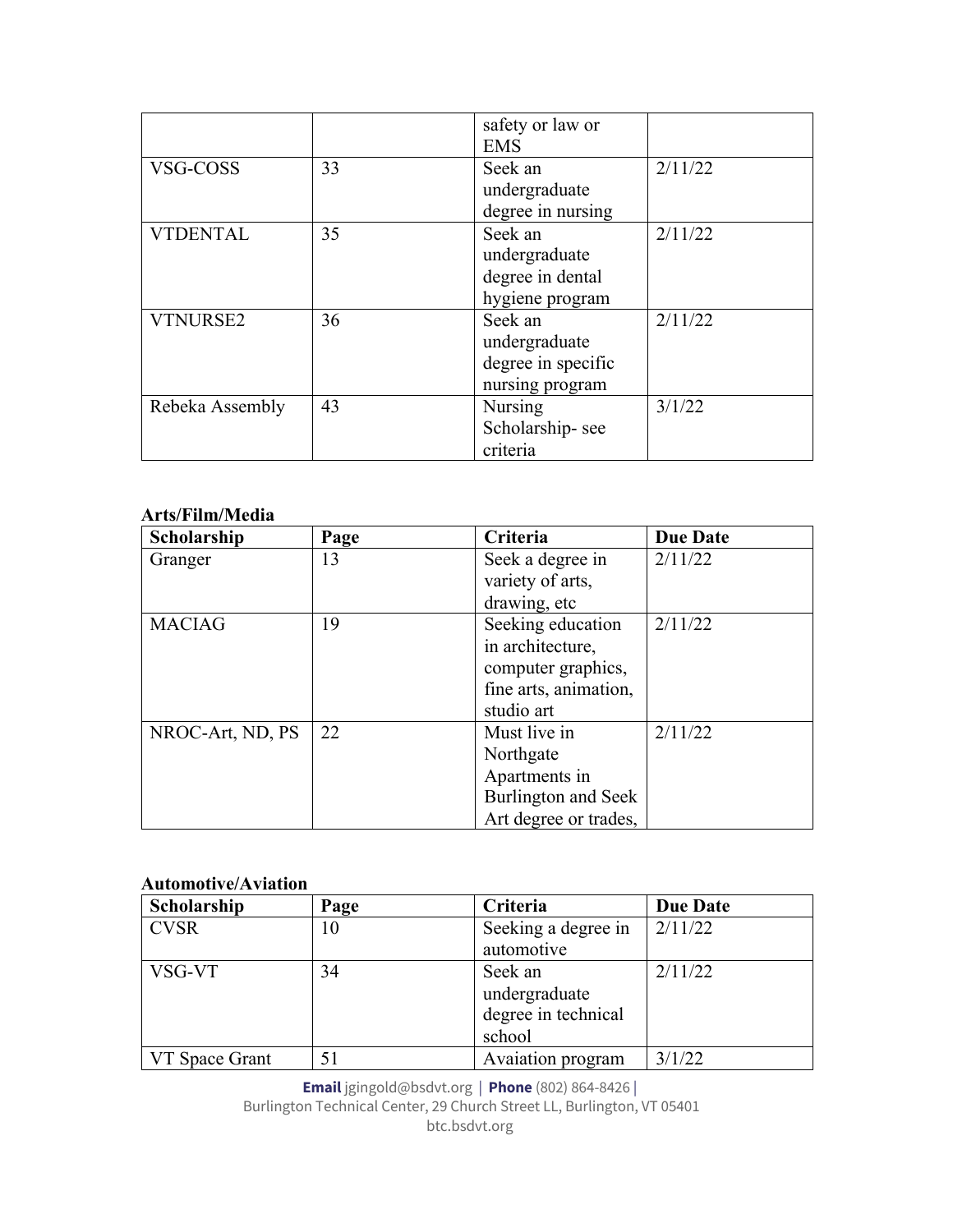| Scholarship      | Page | Criteria           | <b>Due Date</b> |
|------------------|------|--------------------|-----------------|
| <b>Bradley</b>   | 8    | Current HS senior  | 2/11/22         |
|                  |      | seeking degree law |                 |
|                  |      | enforcement        |                 |
| Savage           | 27   | Reside in          | 2/11/22         |
|                  |      | Chittenden County  |                 |
|                  |      | & seeking          |                 |
|                  |      | undergraduate      |                 |
|                  |      | degree in public   |                 |
|                  |      | safety or law or   |                 |
|                  |      | <b>EMS</b>         |                 |
| <b>VPA-EB</b>    | 31   | Seek an            | 2/11/22         |
| VPA-GGRW         | 32   | undergraduate      |                 |
| VPA-GW           | 32   | degree in law      |                 |
| <b>VPA-HF</b>    | 32   | enforcement and    |                 |
| <b>VPA-RM</b>    | 32   | more qualifiers    |                 |
| <b>VTDAR</b>     | 34   | Seek an            | 2/11/22         |
|                  |      | undergraduate      |                 |
|                  |      | degree in          |                 |
|                  |      | criminology        |                 |
| <b>VTSheriff</b> | 37   | Seek an            | 2/11/22         |
|                  |      | undergraduate      |                 |
|                  |      | degree in law      |                 |
|                  |      | enforcement        |                 |

# **Homeland Security/Criminal Justice**

#### **Human Services/Education**

| Scholarship | Page | Criteria              | <b>Due Date</b> |
|-------------|------|-----------------------|-----------------|
| Clark       | 9    | Enroll in             | 2/11/22         |
|             |      | undergraduate in      |                 |
|             |      | teacher education $&$ |                 |
|             |      | identify of BIPOC,    |                 |
|             |      | Latinx, AAPI, and     |                 |
|             |      | more                  |                 |
| Hull        | 15   | Seek a degree or      | 2/11/22         |
|             |      | license in special    |                 |
|             |      | education             |                 |
| LGK-CS      | 18   | Pursuing a degree in  | 2/11/22         |
|             |      | early education       |                 |
| LGK-NS      | 18   | Pursuing a degree in  | 2/11/22         |
|             |      | early education       |                 |